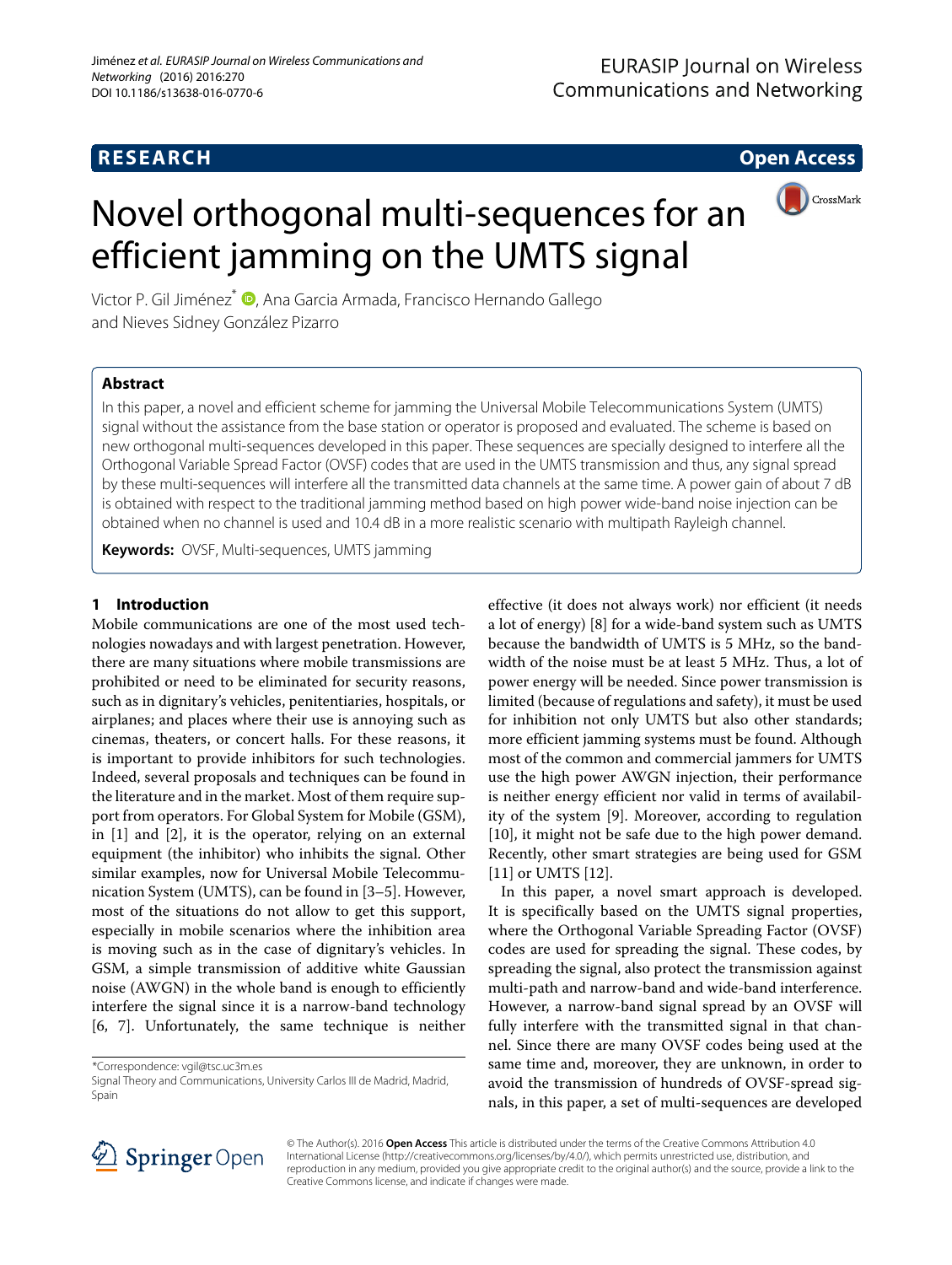with high interference capabilities yet reduced number of sequences.

Of course, since some of the jamming techniques are also used by malicious people, there are attempts to detect [\[13\]](#page-7-6) or to reduce or mitigate such jamming techniques as in [\[14\]](#page-7-7). In this sense, our proposal holds unaffected by them because our signals will interfere any data spread within the cell and thus all the channels will be affected (control and data channels).

*Notation:* Throughout this paper, the following notation will be used. Boldface letters will be used for vectors and normal face for scalars and  $(\cdot)^T$  denotes transposition.

### **2 UMTS signal basics**

The UMTS signal is based on spread spectrum Code Division Multiple Access (CDMA) [\[15\]](#page-7-8), i.e., the original narrow-band signal from each user or base station is spread into a wide-band signal by using a channelization code  $(c_i)$  and scrambled by another code  $(S_{dl,n}),$ as it is depicted in Fig. [1.](#page-1-0) Then, all signals are multiplexed together with different gains (*Gi*) and transmitted at the same time and frequency. At the receiver, after synchronization process [\[16\]](#page-7-9), the specific channel is decoded (despread) by using the same channelization code (*ci*) used for spreading at the transmitter. Different users (or base stations) are separated by using different scrambling codes  $\left(S_{dl,n}\right)$ , and different channels from the same user (or same base station) are distinguished by different channelization codes (*ci*). The scrambling codes are pseudo-noise (PN) gold sequences and do not spread whereas channelization codes are OVSF-based and provide the spreading of the transmission signal and thus the robustness against multi-path and interference. Both types of codes are sequentially applied to the data source. Each base station, denoted NodeB in UMTS, uses one and only one primary scrambling code for all the transmission (neighbor NodeBs use different scrambling codes). Then, after scrambling the signal, each different channel can be distinguished because each one uses a different OVSF spreading code. On the other side, each user transmits to the NodeB by using a different scrambling code, and their data channels are spread by different OVSF codes.

Thus, once the scrambling code is known, in order to interfere all the channels in one cell for one user, we need to transmit by interfering all the possible OVSF to guarantee that the ones used in the cell (that are unknown) are being jammed. The effect of this action will be similar to a link layer denial of service [\[17\]](#page-7-10) but at the physical layer and without the support neither from the operator nor from specific NodeB, common scenario in mobility cases. It should be noted that the scrambling code from the NodeB can be easily acquired like any UMTS terminal does. The first thing a UMTS terminal does when detecting the cell is to acquire the scrambling code by using the synchronization process. Thus, a jammer could perform this procedure before starting to interfere. These scrambling codes do not change very often for a cell, in fact, they can even not change at all during months.

#### **3 Generation of orthogonal multi-sequences**

**3.1 Generation of sequences correlated with OVSFs** As explained before, each UMTS data channel is spread by one OVSF. Those OVSF codes are orthogonal to each other in order to avoid inter-channel interference. Any transmission using a specific OVSF will interfere this and only this channel and not the others. Since the NodeB or the mobile station can use any of the 512 or 256 OVSF codes, respectively (each parent OVSF of length less than 256 or 512 is interfered by its descendant), we would need to use all the OVSF in order to guarantee that the ones that are actually used are being interfered (a priori, it is not easy to know which ones they are). Moreover, the OVSF being used changes dynamically. Unfortunately, the transmission of all the OVSF codes will end up with very high power transmission requirements. In order to avoid this, multi-sequences have been developed in this paper. The idea is to generate a sequence with high interference capabilities to several OVSF at the same time. In this way, a noise signal spread by this multi-sequence will interfere all the channels spread by these OVSF. In the following, the generation of these multi-sequences will be described. Let us denote the maximum spreading factor 512 or 256 for the downlink and the uplink, respectively, as *L*.

<span id="page-1-0"></span>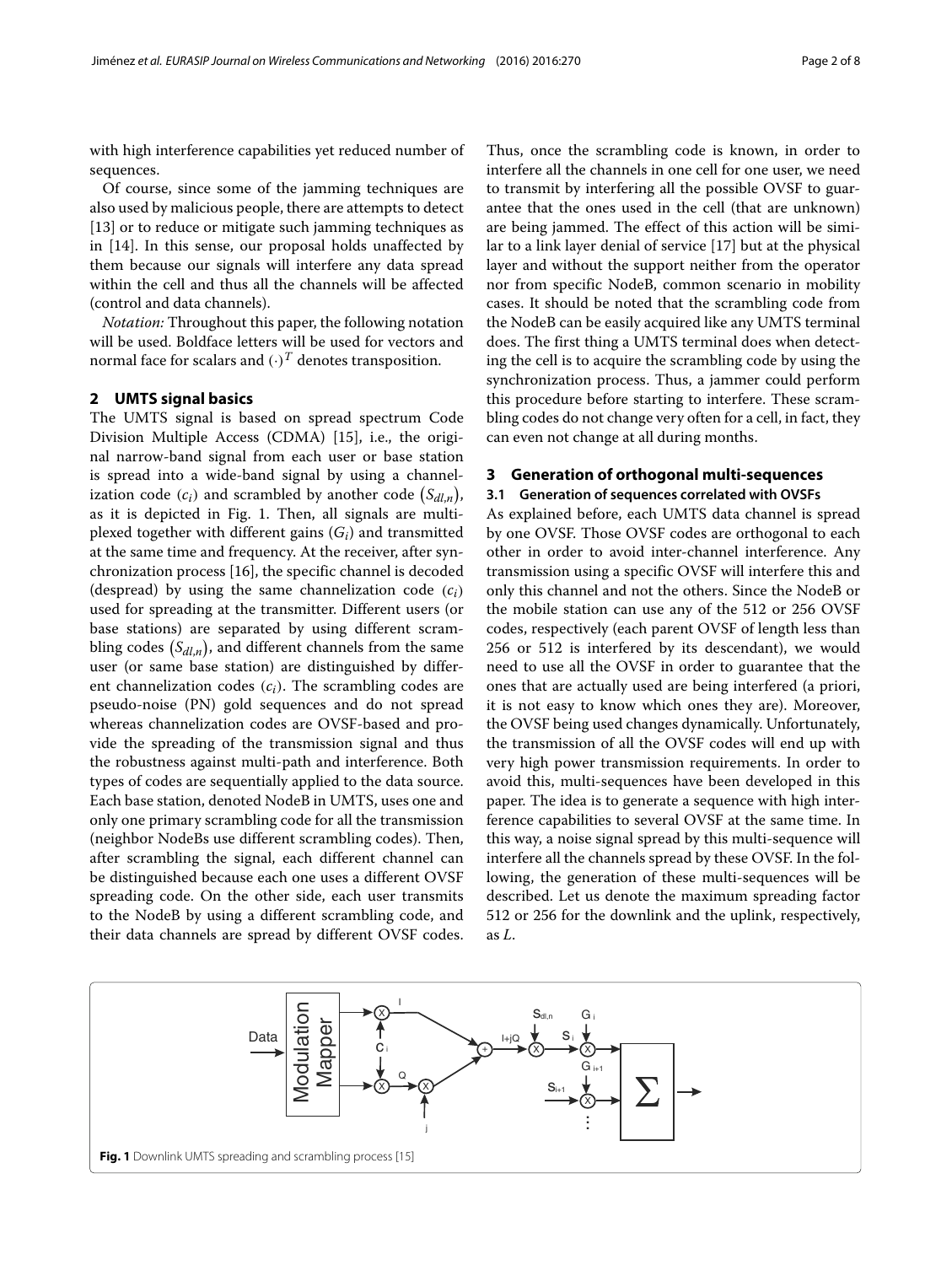Let  $\mathbf{a} \in \mathbb{R}^{(1 \times SF)}$  and  $\mathbf{b} \in \mathbb{R}^{(1 \times SF)}$  be two OVSF codes of spreading factor (code length),  $SF = L$ . In order to generate another sequence highly correlated with both of them, we can rely on the Cholesky decomposition [\[18\]](#page-7-11). Let *R*

$$
R = \begin{pmatrix} \alpha & \beta \\ \beta & \alpha \end{pmatrix} \tag{1}
$$

be the correlation matrix, where  $\alpha$  denotes the desired correlation for the new sequence with respect to **a** and  $β$  correlation with respect to **b**. It should be noted that  $\beta < \alpha$ , otherwise the matrix does not fit Cholesky properties. Then, a new sequence correlated with **a** and **b** can be obtained by

<span id="page-2-0"></span>
$$
\mathbf{s} = \left[ \mathbf{a}^T \mathbf{b}^T \right] \Lambda \,, \tag{2}
$$

where  $\Lambda$  is the Cholesky decomposition of *R* [\[18\]](#page-7-11), i.e.,  $R =$  $\Lambda \Lambda^H$ . It should be noted here that  $\Lambda$  is a lower triangular matrix with nonnegative diagonal entries. We found thus that the new sequence **s** will exhibit a correlation close to  $\alpha$  and  $\beta$  with respect to **a** and **b**, respectively. Thus, a signal spread by **s** will interfere channels spread by **a** and **b** simultaneously. Since  $\alpha > \beta$ , the interference over **a** will be larger than over **b**. However, this sequence will still only interfere over two out of *L* available codes. In order to avoid the generation of *SF*/2 orthogonal interference sequences and thus the expenditure of too much power, a set of multi-sequences is developed as follows. Let **s**<sup>1</sup> and **s**<sup>2</sup> be two sequences generated by using Eq. [2](#page-2-0) from arbitrary four OVSF codes **a** and **b** (two different OVSF codes per sequence). Summing up these two sequences (i.e., the mathematical addition), the resulting one exhibits high correlation with respect to the four used OVSF; however, the correlation will be lower than the one shown for  $s_1$  or **s**2. We can repeat this process to obtain a sequence that is correlated with respect to all the OVSF codes  $(s_{\text{ALL}})$ ; however, the more sequences **s***<sup>i</sup>* will sum-up, the lower the correlation with respect each OVSF will be. This means that a signal spread by  $s_{ALL}$  will interfere all the OVSF codes (thus all the possible channels) but in a very low ratio. Since there is a tradeoff between the correlation properties of the generated sequence and the number of OVSF codes that is able to interfere, we propose the use of multi-sequences instead.

#### **3.2 Generation of OVSF codes**

Before explaining the generation of multi-sequences, a summary on how the OVSF codes are generated is presented. Let  $h_1 = 1$  the first OVSF code of length  $2^0$ . Then, the two next OVSF codes of length  $2<sup>1</sup>$  are generated like Hadamard matrix as

$$
\mathbf{h}_2 = \begin{bmatrix} h_1 & h_1 \\ h_1 & -h_1 \end{bmatrix},\tag{3}
$$

with **h**<sub>2</sub>  $\in \mathbb{R}^{2 \times 2}$ . The matrix **h**<sub>*k*</sub>, with *k* = 7,8 for *SF* =  $2^k = 256, 512$ , respectively, can be recursively generated in the following way, similarly as how Hadamard matrix is built

<span id="page-2-1"></span>
$$
\mathbf{h}_{k} = \begin{bmatrix} \mathbf{h}_{k-1} & \mathbf{h}_{k-1} \\ \mathbf{h}_{k-1} & -\mathbf{h}_{k-1} \end{bmatrix},
$$
(4)

being  $\mathbf{h}_k \in \mathbb{R}^{2^k \times 2^k}$ .

#### **3.3 Generation of multi-sequences**

Denoting  $\mathbf{o}_i$  as the j-th row in  $\mathbf{h}_k$  of length SF, we assign a multi-sequence  $S_i^{\text{SF}}$ , with  $i \in \{0 \cdots N-1\}$  as the *i*th multisequence of spreading factor SF. It is built as follows. If we denote the *j*th out of SF OVSF codes as **o***j*, the multisequence *i* is obtained as

<span id="page-2-2"></span>
$$
\mathbf{S}_{i}^{\text{SF}} = \sum_{l=i\frac{\text{SF}}{N}, m=i\frac{\text{SF}}{N} + \frac{\text{SF}}{2}}^{(i+1)\frac{\text{SF}}{N} - 1, (i+1)\frac{\text{SF}}{N} + \frac{\text{SF}}{2}} \left[ \mathbf{o}_{l}^{T} \mathbf{o}_{m}^{T} \right] \Lambda , i < \frac{N}{2} \quad (5)
$$
  

$$
\mathbf{S}_{i}^{\text{SF}} = \sum_{l=i\frac{\text{SF}}{N}, m=(N-i-1)\frac{\text{SF}}{N}}^{(i+1)\frac{\text{SF}}{N} - 1, (N-i) \times \frac{\text{SF}}{N} - 1} \left[ \mathbf{o}_{l}^{T} \mathbf{o}_{m}^{T} \right] \Lambda , i \geq \frac{N}{2} \quad (6)
$$

where  $\alpha$  and  $\beta$ —from [\(1\)](#page-2-1)—will establish the performance and the range of utilization, as it will be shown in the next section, and *N* is the number of multi-sequences that we want to generate.

In order to clarify the expressions in Eqs. [5](#page-2-2) and [6,](#page-2-2) a simple example is provided in the following. Assuming a spreading factor of  $SF = 16$  and the generation of  $N = 4$  different multi-sequences, the first multisequence  $S_0^{16}$  will use sequences  $\mathbf{o}_{1\cdots 3}$  and  $\mathbf{o}_{8\cdots 11}$ , the second multi-sequence  $S_1^{16}$  will use  $\mathbf{o}_{4\cdots7}$  and  $\mathbf{o}_{12\cdots15}$ , the third multi-sequence  $S_{\frac{1}{2}}^{16}$  will use  $\mathbf{o}_{8\cdots11}$  and  $\mathbf{o}_{4\cdots7}$ , and the forth multi-sequence  $S_3^{16}$  will use  $o_{12\cdots15}$  and  $o_{0\cdots3}$ .

As it can be observed from Eqs. [5](#page-2-2) and [6](#page-2-2) and the above example, each multi-sequence uses  $2 \times \frac{\text{SF}}{N}$  of the available OVSF spreading codes, and there are overlaps in codes (sequences  $\mathbf{o}_{0\cdots 3}$  are present in multi-sequences  $\mathbf{s}_0^{16}$  and  $S_3^{16}$ ); that means that each OVSF code will be interfered by two multi-sequences  $S_i^{\text{SF}}$ , one of them with correlation factor  $\alpha$  and the other with  $\beta$ . The lower and the upper limits in Eqs. [5](#page-2-2) and [6](#page-2-2) move along all the available SF codes. Thus, the proposal is the spreading of a narrowband noise signal by our developed multi-sequences in order to interfere all the SF channels approximately two times each  $N \times T_{\text{Slot}}$ , where  $T_{\text{Slot}}$  is the time duration of one slot in the UMTS frame, as it can be seen in Fig. [2.](#page-3-0)

A description of our scheme and a comparison to traditional one is depicted in Fig. [3.](#page-3-1) As it can be observed in this figure, our proposal avoids the use of wide-band noise generator, which is either energy inefficient and operational valid.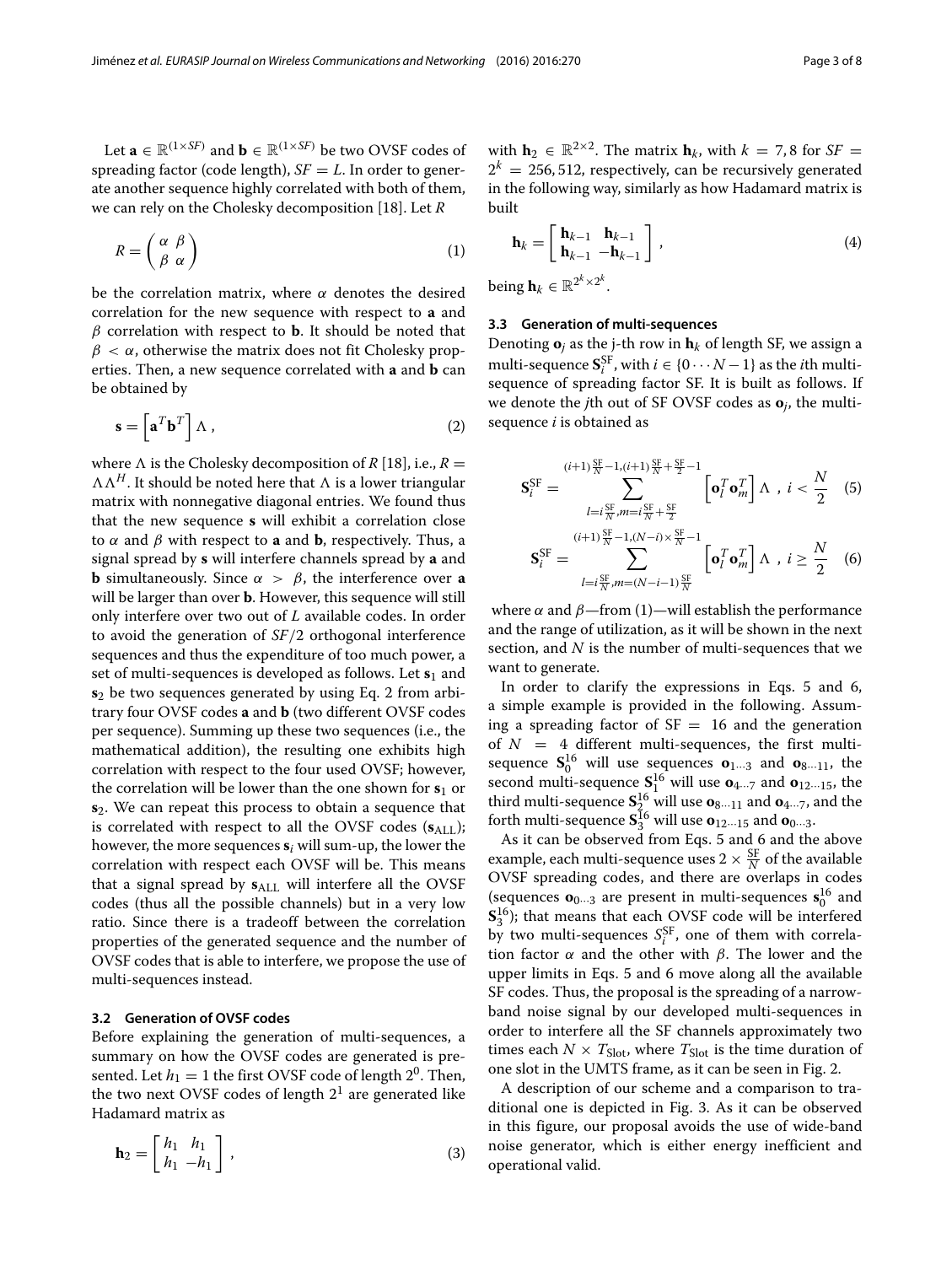

#### <span id="page-3-0"></span>**4 Discussion on parameters** *α* **and** *β*

As it has been aforementioned, two important parameters are  $\alpha$  and  $\beta$  (correlation factors). Thus, in this section, the analysis and influence of both parameters will be carried out. Each multi-sequence will interfere two channels spread by two different OVSF. The amount of interference that each multi-sequence is able to obtain over a specific channel depends on the correlation between the OVSF code used for spreading this channel and the multisequence. In Fig. [4,](#page-4-0) the mean correlation over all the OVSF codes of different multi-sequences built with different values of  $\alpha$  and  $\beta$  is shown.

It can be seen that, as expected, the correlation is higher for 8 multi-sequences (black solid curves) than for four multi-sequences (red dashed ones). The reason is that if the number of multi-sequences increases, it means that fewer number of OVSF is used on each multi-sequence, and therefore the achievable correlation can be higher. Besides, it can be observed that, for a specific value of  $\alpha$ , the correlation has a maximum around  $\beta = 0.7$  for  $\alpha = 1$ and a little bit lower for  $\alpha = 0.9$  or 0.8. The global maximum correlation is obtained for  $\alpha = 1$  and  $\beta = 0.7$ for both, 8 and 4 multi-sequences. The maximum correlation will produce the largest interference and thus, it is

likely that the best performance, i.e., the highest symbol error rate (SER). However, the larger number of multisequences implies that they are repeated less often within a time, as it can be seen in Fig. [2.](#page-3-0)

As it has been explained before, each multi-sequence is built with  $2 \times \frac{\text{SF}}{N}$  OVSF codes, half of them will exhibit α correlation and the other β correlation. Coming back to the previous example, multi-sequence  $S_0$  will exhibit α correlation with respect to sequences  $0 \cdots 3$  and  $β$ correlation with respect to sequences  $8 \cdots 11$ , whereas multi-sequence  $S_3$  will exhibit  $\alpha$  correlation with respect to sequences  $12 \cdots 15$  and  $\beta$  correlation with respect to sequences  $0 \cdots 3$ . Thus, using the transmission sequence in Fig. [2](#page-3-0) when multi-sequence is being transmitted, there will be a high interference in OVSF codes  $0 \cdots 3$  and lower interference to OVSF codes  $8 \cdots 11$  during the first interval.

Thus, each multi-sequence will interfere approximately with  $\alpha$  correlation (higher) to  $\frac{SF}{N}$  OVSF codes and with  $\beta$ correlation (lower) to the other  $\frac{\text{SF}}{N}$  OVSF codes. Therefore, there are high interference part (larger SER, i.e.,  $SER<sub>H</sub>$ ), as shown in Fig. [5,](#page-4-1) and low interference part (lower SER, i.e., SER*L*), in Fig. [6,](#page-4-2) depending on the OVSF. In this Fig. [5,](#page-4-1) the higher SER is plotted for different

<span id="page-3-1"></span>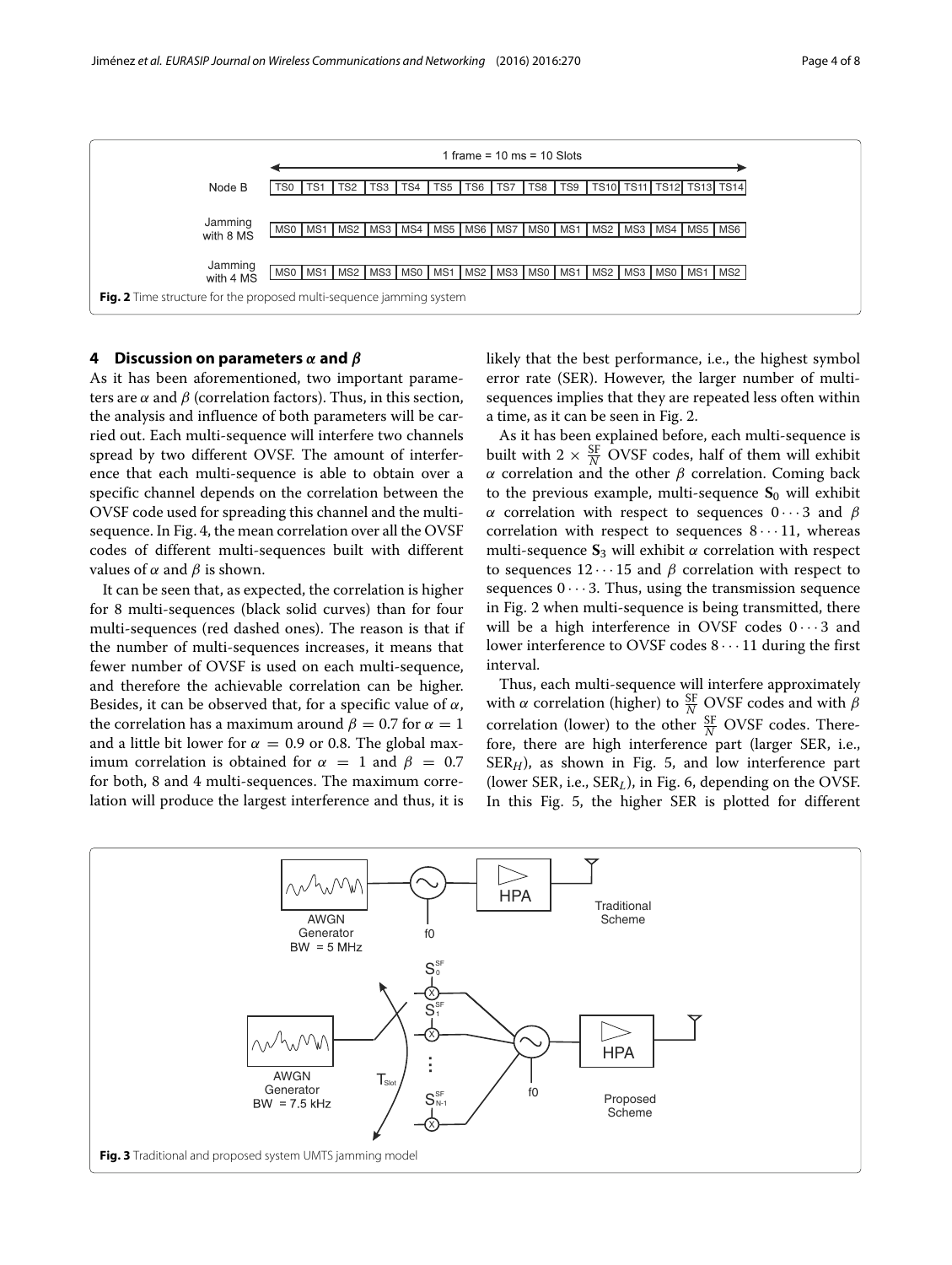multi-sequences and values of parameters  $\alpha$  and  $\beta$ . In the same way, in Fig. [6,](#page-4-2) the lower SER is plotted. As it will be shown later, each multi-sequence has three regions of action, namely, *no interference, lower SER (SERL), and higher SER (SERH)*. As it can be observed in Fig. [5,](#page-4-1) the SER is almost constant for a wide range of values of parameter  $\beta^1$ , independently on the number of multi-sequences used, although the maximum SER value increases when lower number of multi-sequences is used. The reason is that although the correlation is lower for lower number of multi-sequences, the amount of time that is interfering the system is longer (see Fig. [2\)](#page-3-0). On the other hand, in Fig. [6,](#page-4-2) it can be observed that the value of SER varies largely with parameter  $β$  obtaining a maximum when the correlation is the highest ( $\beta \approx 0.7$  and  $\alpha = 1$ ), as indicated in Fig. [6.](#page-4-2)

0.1 0.2 0.3 0.4 0.5 0.6 0.7 0.8 0.9 <sup>1</sup> 0.12

**Fig. 4** Mean correlation for different multi-sequences and different α

β

4 MS.  $\alpha$  = 0.9

 $0.1$ 

<span id="page-4-0"></span>and  $\beta$ 

 $\Omega$ 

 $0.16$ 

 $0.1$ 

Mean correlation

Mean correlation

 $\Omega$ 

 $0.22$ 

0.24

0.26

It is interesting to highlight here that, since there are three  $0.1$  $0.2$  $0.25$  $0.3$ 0.35  $0.4$ SERH 8 MS.  $\alpha$  = 1.0

0.1 0.2 0.3 0.4 0.5 0.6 0.7 0.8 0.9 <sup>1</sup> 0.05

 $8$  MS.  $\alpha = 0.9$ 8 MS.  $\alpha = 0.8$  $-4$  MS.  $\alpha = 1.0$ 4 MS.  $\alpha$  = 0.9

<span id="page-4-1"></span>**Fig. 5** Dependence of SER<sub>H</sub> with  $\beta$  and  $\alpha$ 

 $\Theta$ 

β

For evaluating the energy efficiency of our proposed inhibition scheme, several simulations have been carried out to evaluate how much energy is needed for the inhibition of the UMTS signal. We have denoted the working





0.1 0.2 0.3 0.4 0.5 0.6 0.7 0.8 0.9 <sup>1</sup> 0.05

<span id="page-4-2"></span>**Fig. 6** Dependence of SER<sub>L</sub> with  $\beta$  and  $\alpha$ 

β

From Figs. [4,](#page-4-0) [5](#page-4-1) and [6,](#page-4-2) it could be extracted that the best values for  $\alpha$  and  $\beta$  are 1 and 0.7, respectively, and independently on how many multi-sequences are being used as it is shown in Fig. [6.](#page-4-2) As it will be shown in the following, taking into account the performance, those previous values give minimum working range.

Since UMTS uses spread spectrum, the  $E_c/I_0$  is commonly used instead of the signal-to-noise ratio (SNR). The  $E_c/I_0$  is the energy per channel over the total received energy (signal and interference) [\[15\]](#page-7-8). Since what is important here is not the total energy which will include all the channels' energy but the power per channel of interest, in the following, the  $E_c/I_0$  will be used for the performance evaluation. As explained before, each channel is interfered by two multi-sequences, one with larger correlation than the other, that gives three regions: the first one is when the channel is being interfered by the multi-sequence with high correlation with it, the second, when the channel is being interfered by the multi-sequence with lower correlation, and the third one is when the multi-sequence being used does not interfere the channel. From an energy efficiency point of view, the goal is to be able to interfere the system with the lowest energy. A SER  $\geq 10^{-1}$  is usually accepted to be large enough to block any protection coding scheme.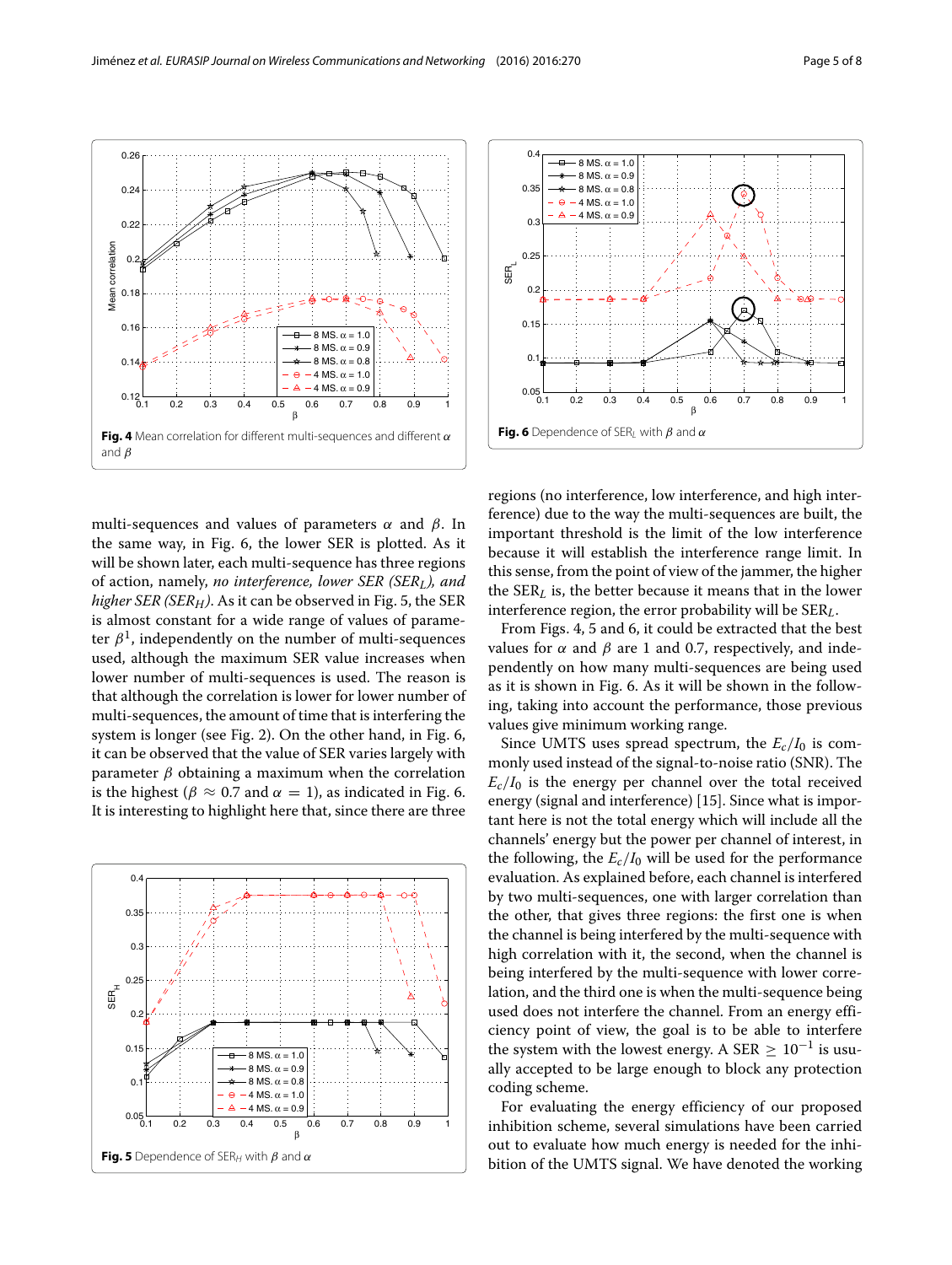range as the  $E_c/I_0$  range over where the scheme is able to obtain some interference.

In Fig. [7,](#page-5-0) this working range is displayed. It can be seen that the former best values ( $\alpha = 1$  and  $\beta \approx 0.7$ ) get a minimum in working range, i.e., the multi-sequences enter in the no interference region at lowest  $E_c/I_0$ . The  $I_0$  in these figures only takes into account our interference. This is the worst case scenario from the point of view of interference because there is not extra interference due to other terminals, data channel or multi-path channel; all the interference comes from our jamming signal. That means that in a realistic scenario, the performance of our multi-sequences, from the point of view of interference, will start to work from a lower  $E_c/I_0$  because  $I_0$ will also contain the noise and other interference. Besides, since the error probability is the measure, anything that increases error probability such as noise or interference will push up the jammer's performance.

Since the energy efficiency is a must, from Fig. [7,](#page-5-0) the best values for  $\alpha$  and  $\beta$  are 1 and 0.3, respectively, because they reach the maximum working region (up to −14 dB of  $E_c/I_0$  for 8 multi-sequences) and, at the same time, get higher correlation and higher *SERL* too. From the figure, it can also be extracted that the best number of multi-sequences is 8. A smaller number of *N* (number of multi-sequences) reduces too much the working range whereas a larger one reduces too much the SER. Thus, there is a tradeoff between working range and achievable SER.

A set of *N* multi-sequences can be easily obtained by using Eqs. [5](#page-2-2) and [6.](#page-2-2) However, for smaller values of *N*, e.g.  $N = 2$ , it reduces too much of the working range (to −20 dB of *Ec*/*I*0, which is even worse than traditional AWGN scheme). On the other hand, a larger number of multi-sequences ( $N = 16$ ) will reach much longer working range (up to  $-13$  dB of  $E_c/I_0$ ) but however, the SER will

<span id="page-5-0"></span>

be close to  $10^{-2}$ , which is too low to be valid from an interference point of view. A good tradeoff is 8 multi-sequences because it gives a reasonable large working range and at the same time obtains a *SER*  $\geq 10^{-1}$ .

#### **5 Results**

Since the goal is the interference of the UMTS signal, the setup has been designed for evaluating the interference capabilities of our proposal, i.e., the only transmitted signals are the information channel (OVSF) to be interfered and our jamming signal in an ideal wireless channel (no propagation channel effects). The only impairment that alters the transmitted signal and impacts into the performance is our proposed jamming signal. In a realistic scenario, with realistic channel effects, interference from other cells, multi-user interference, and near-far effect, the results, from the point of view of interference, would be much better. Our results should then be treated as lower bounds of achievable performance. At the end of the section, a more realistic scenario where a multi-path Rayleigh channel has been simulated too.

The proposed scheme spreads a random signal during a certain number of slots with the multi-sequence  $\mathbf{S}_0^{512}$ , then, with the multi-sequence  $\mathbf{S}_1^{512}$  and so on until multi-sequence  $S_{N-1}^{512}$ , and the process starts again with multi-sequence  $\mathbf{S}_0^{512}$  (see Fig. [2\)](#page-3-0). The number of slots used for each multi-sequence must be small (although it does not change results) because the larger number of slots used, the longer time until the repetition of the same multi-sequence. There are several communication procedures such as the authentication, the resource allocation or paging, among others, that use a reduced number of frames. Since the goal of multi-sequences is to interfere the transmission, these procedures and the others should be interfered. This is the reason why the number of slots of repetition have to be small, to be able to interfere these basic procedures. In our simulations, a reference time of one frame has been used. In Fig. [2,](#page-3-0) the multi-sequence pattern for  $N = 4$  and  $N = 8$  is shown. It can be observed that same multi-sequence is repeated several times within a frame. In order to obtain a fair comparison, the transmit power is always the same for the transmission of 4 multi-sequences or 8 multi-sequences.

The modulation used to obtain the results is QPSK which is the only modulation valid in UMTS. In this paper, High Speed Downlink Packet Access (HSDPA) has not been considered.

As anticipated in the paper, there are three working regions that can be observed in Fig. [8:](#page-6-5) *higher SER* (*SERH*) below −24 dB, *lower SER* (SER*L*) up to −14 dB, and *no interference* above −14 dB, all of them for the 8 multisequences and  $\alpha = 1$ ,  $\beta = 0.3$  case. These thresholds are different for the other cases. It can also be seen in Fig. [8](#page-6-5) that our proposal obtains a 7-dB gain with respect to the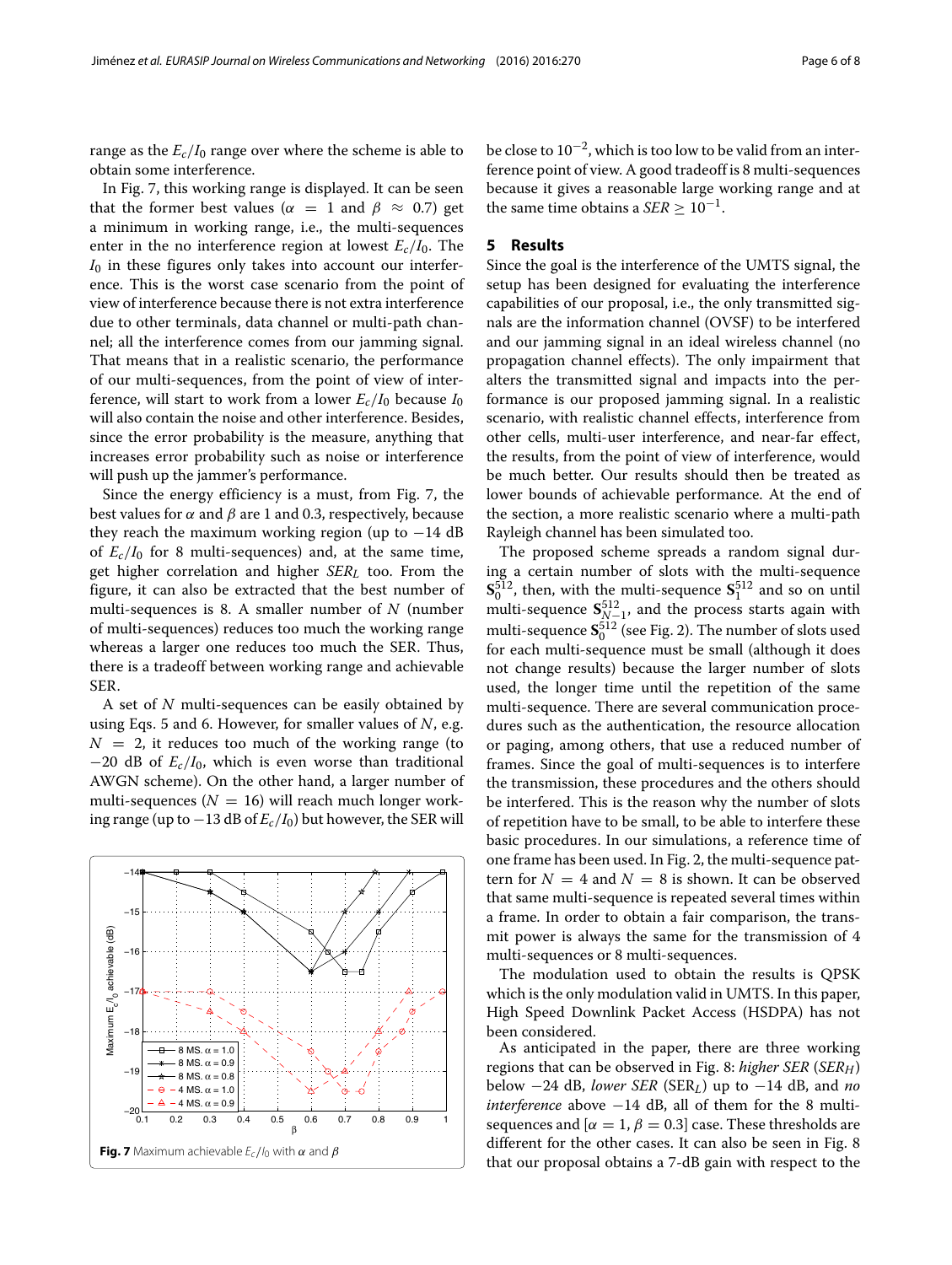

<span id="page-6-5"></span>traditional AWGN scheme since for a  $SER = 10^{-1}$  (which makes data channel undecodable), our 8 multi-sequence scheme is able to work up to  $E_c/I_0 = -14$  dB whereas AWGN only reaches  $-21$  dB. If we use  $\beta = 0.7$  instead, we get larger SER but the gain reduces to 4.5 dB.

In a more realistic scenario where a Rayleigh channel is used, it can be seen in Fig. [9](#page-6-6) that results, in terms of inhibition, were improved compared to the previous scenario where neither channel nor noise where included. Now, the error probability is higher but also the working range. It has been highlighted in the figure that for the same configuration where previously we obtained 7 dB of gain, now a gain of approximately 10.4 dB is obtained.

Finally, for a realistic implementation of the jammer, the following procedures will be carried out. First, the jammer (as any UMTS terminal) will obtain the scrambling

<span id="page-6-6"></span>

codes for all the cells that want to be interfered in the area (even for several operators). Then, it will start to transmit the multi-sequences in a row constantly and following the frame structure in Fig. [2](#page-3-0) by using the spreading(s) code(s). In this way, the communication is interfered in the cell(s).

#### **6 Conclusions**

A set of orthogonal multi-sequences for interfering the UMTS transmission signal has been designed and evaluated. With these multi-sequences, the amount of energy needed to interfere the transmission is significantly reduced (more than 7 dB when no other sources of impairments are present and larger than 10.4 dB in Rayleigh channel). The procedure is simple and multi-sequences can be offline calculated and stored, thus, the real-time implementation of the inhibitor becomes trivial. By using these multi-sequences, all the communications are inhibited independently on which OVSF codes were being used. We have found that the best tradeoff between number of multi-sequences and interference capability is fulfilled with 8 multi-sequences, but, if the range of spreading codes is known, the set of multi-sequences can be reduced. Thus, the working range and the SER can be increased.

Besides, since our proposal is based on the interference of the OVSF codes, it can be selective and designed to only interfere a set of channels that provides more flexibility and usefulness to our proposal.

### **Endnote**

 $1$  The range is 0.3 to 0.75 for 8 multi-sequences and 0.4 to 0.8 for 4 multi-sequences.

#### **Acknowledgements**

This work has been partially funded by the Spanish national project ELISA (TEC2014-59255-C3-3-R).

#### **Competing interests**

The author(s) declare(s) that they have no competing interests.

Received: 9 July 2016 Accepted: 9 November 2016 Published online: 25 November 2016

#### **References**

- <span id="page-6-0"></span>1. FJ Gonzá1lez-Castaño, J Vales-Alonso, J Pousada-Carballo, FI de Vicente, M Fernández-Iglesias, Real-time interception systems for the GSM protocol. IEEE Trans. Vehicular Technol. **51**(5), 904–914 (2002)
- <span id="page-6-1"></span>2. J Pousada-Carballo, FJ González-Castaño, FI de Vicente, M Fernández-Iglesias, Jamming system for mobile communications. IEE Electron. Lett. **34**, 2166–2167 (1998)
- <span id="page-6-2"></span>3. J Vales-Alonso, FJ González-Castaño, F Gil-Castiñeira, in IEEE Vehicular Technology Conference Fall (VTC) vol 7. Selective interceptors for the UMTS terrestrial radio access network, (Los Angeles, USA, 2004), pp. 5265–5270
- 4. S Yubo, Z Kan, Y Bingxin, C Xi, in International Conference on Multimedia Information Networking and Security (MINES). A GSM/UMTS selective jamming system, (Nanging, China, 2010), pp. 813–815
- <span id="page-6-3"></span>5. ML Johnson, AS Madsen, Method and associated device for preventing UMTS call setup in nearby mobile phones (2012). [https://www.google.ch/](https://www.google.ch/patents/US8260190) [patents/US8260190.](https://www.google.ch/patents/US8260190) US Patent. US8260190 B2
- <span id="page-6-4"></span>6. N Mishra, in Fifth IEEE Conference on Wireless Communication and Sensor Networks (WCSN). Development of gsm 900 mobile jammer: an approach